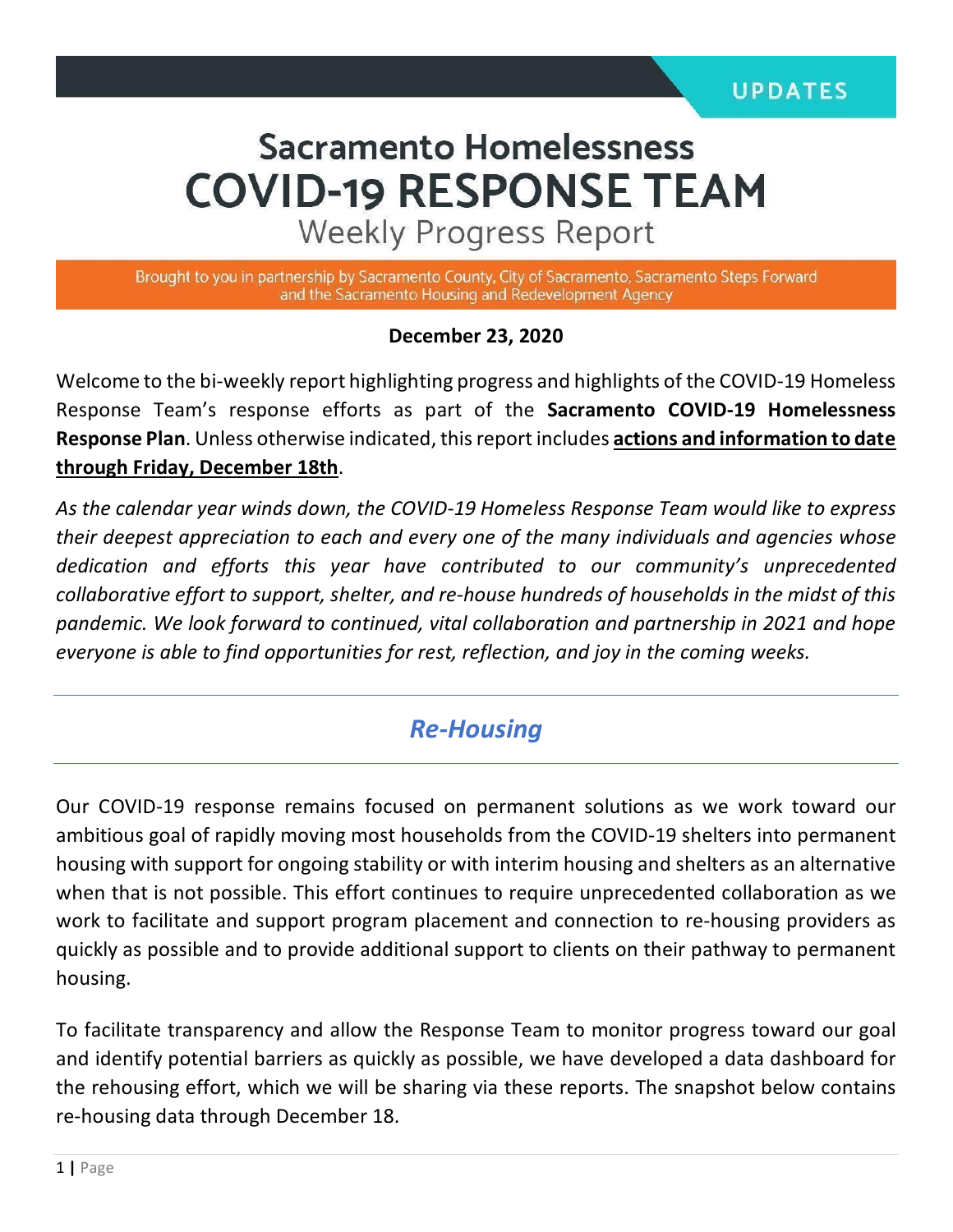



## GOAL: 75% of the 555 eligible households are permanently housed.





*"Preparing for Housing" includes critical steps such as collecting needed documentation or preparing other information necessary to establish eligibility for certain housing programs and resources or to increase the likelihood of successful applications for private market housing, among other things. Providers and navigators work directly with clients to support these activities.*

*"Other" indicates households who have exited to destinations other than permanent housing. This includes households who exited to unknown destinations or places not meant for human habitation, as well as institutional settings such as hospitals and treatment centers, but the majority of households in this category exited to emergency shelters with rehousing support.*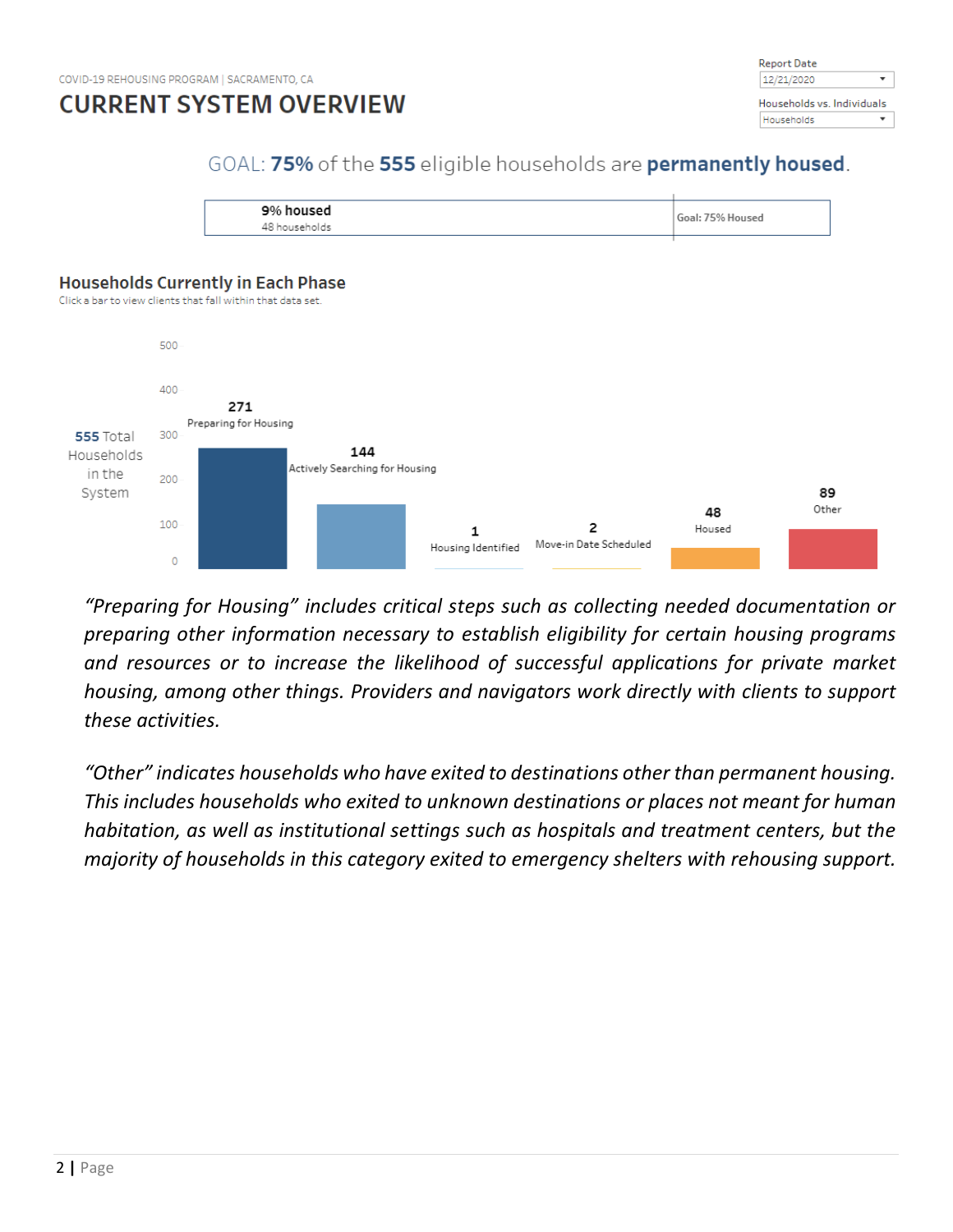#### **Re-housing Assistance into Existing Permanent Housing**

Shelter guests continue to work with re-housing programs or onsite navigators to identify and progress along pathways to permanent housing. Ongoing, regular case conferencing with rehousing providers continue, supporting providers to accelerate and monitor progress toward housing.

Program leads and providers also convene on a bi-weekly basis to share progress and resources. The previous two meetings have included the presentations by and discussions about the following resources that may help re-housing working with shelter guests to secure and maintain permanent housing:

- County In-Home Supportive Services provided important information on how their clients can access these stabilizing supports.
- Mercy Housing provided a concise explanation of the various referral pathways to their Permanent Supportive Housing options, as well as information about their affordable housing programs and waitlists.
- County Behavioral Health Services shared critical details about higher levels of behavioral health care options and how to request an assessment for an individual who may qualify.

The COVID-19 Homeless Response Team greatly appreciates the significant efforts of each of the re-housing program leads and providers, as well as partners who have shared information about available resources and demonstrated commitment to collaboration in support of the rehousing effort.

#### **REHOUSING PROGRAMS**

**Supportive Services for** Veterans

City's Pathways to Health + Home

**County's Behavioral Health Rehousing Services** 

**CoC's Shelter Plus Care** 

**County's Flexible** Housing Pool - existing program clients

**County's Flexible** Housing Poolexpanded program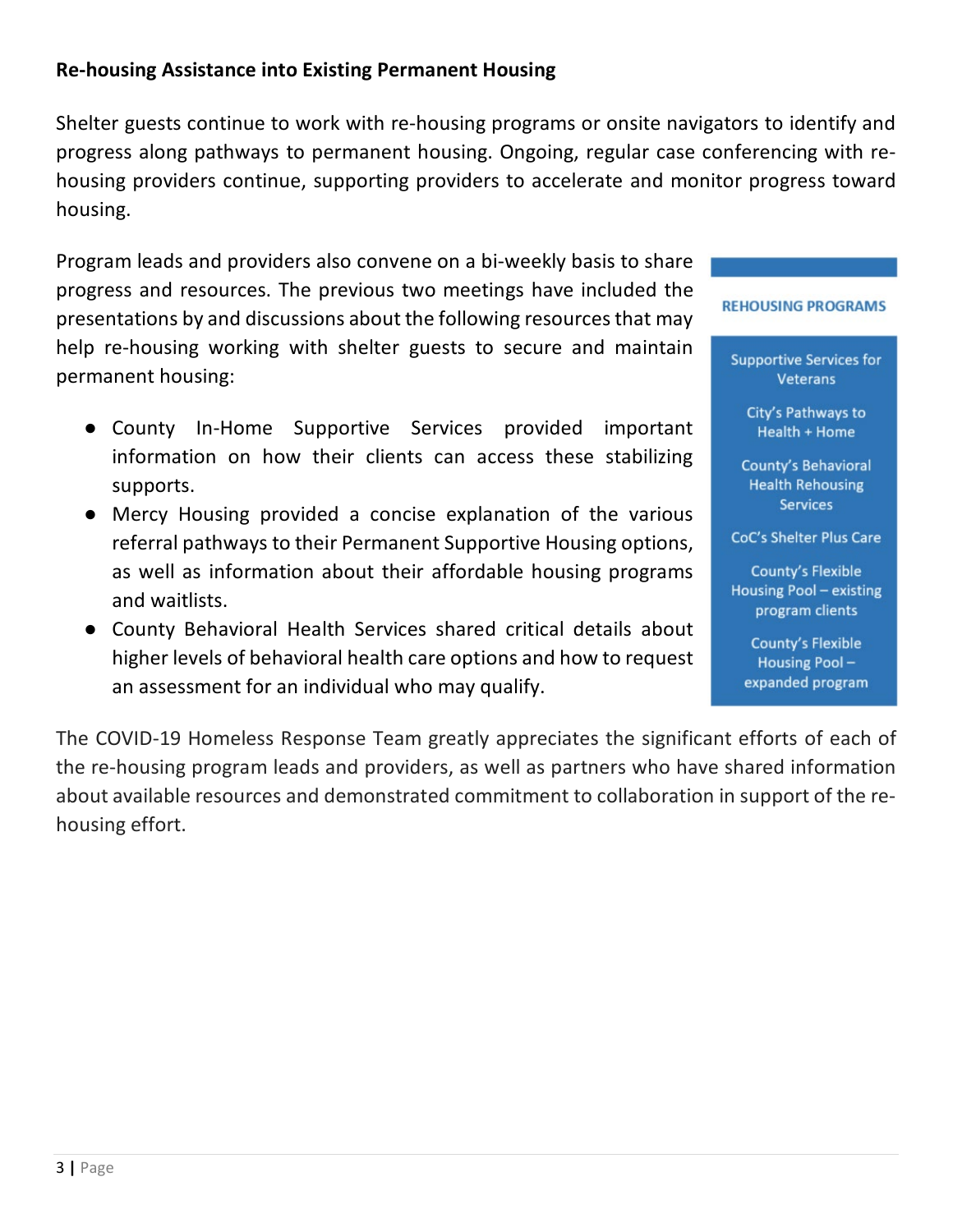## **Re-housing Partner Spotlight: County Behavioral Health Rehousing Services**

*To highlight partners providing critical work toward our overall re-housing effort, and to share information about community resources available throughout the community, we will be regularly spotlighting specific programs in these report*s.



#### **DEPARTMENT OF HEALTH SERVICES Division of Behavioral Health**

Sacramento County Division of Behavioral Health Services (BHS) and Mental Health Plan (MHP) Contractors use Prevention Assistance and Re-Housing services as temporary interventions to resolve or prevent homelessness that relates to a mental health condition. Since implementation in 2018, over 850 individuals (and households) have been housed and over 1400 have been prevented from becoming homeless.

Housing subsidies and support services are designed to prevent, divert from or resolve homelessness. This includes, but is not limited to: providing housing subsidies for permanent, transitional and temporary housing, master leases, rental security deposits, first and last month rental payments, closing rent gaps, short term emergency hotel/motel payments, utility hook ups, credit repair support, application fees, damage repair, landlord engagement and recruitment, and other fiscal housing supports as defined by BHS.

Our Contractors coordinate and collaborate with the clients' natural supports and other services to provide mental health treatment services, case management, and community care coordination. Supports are offered in a manner consistent with Housing First principles; individuals or families are not be screened out based on measures assumed to be associated with successful outcomes or due to vulnerability factors such as no or limited employment history and clients with criminal records and or evictions.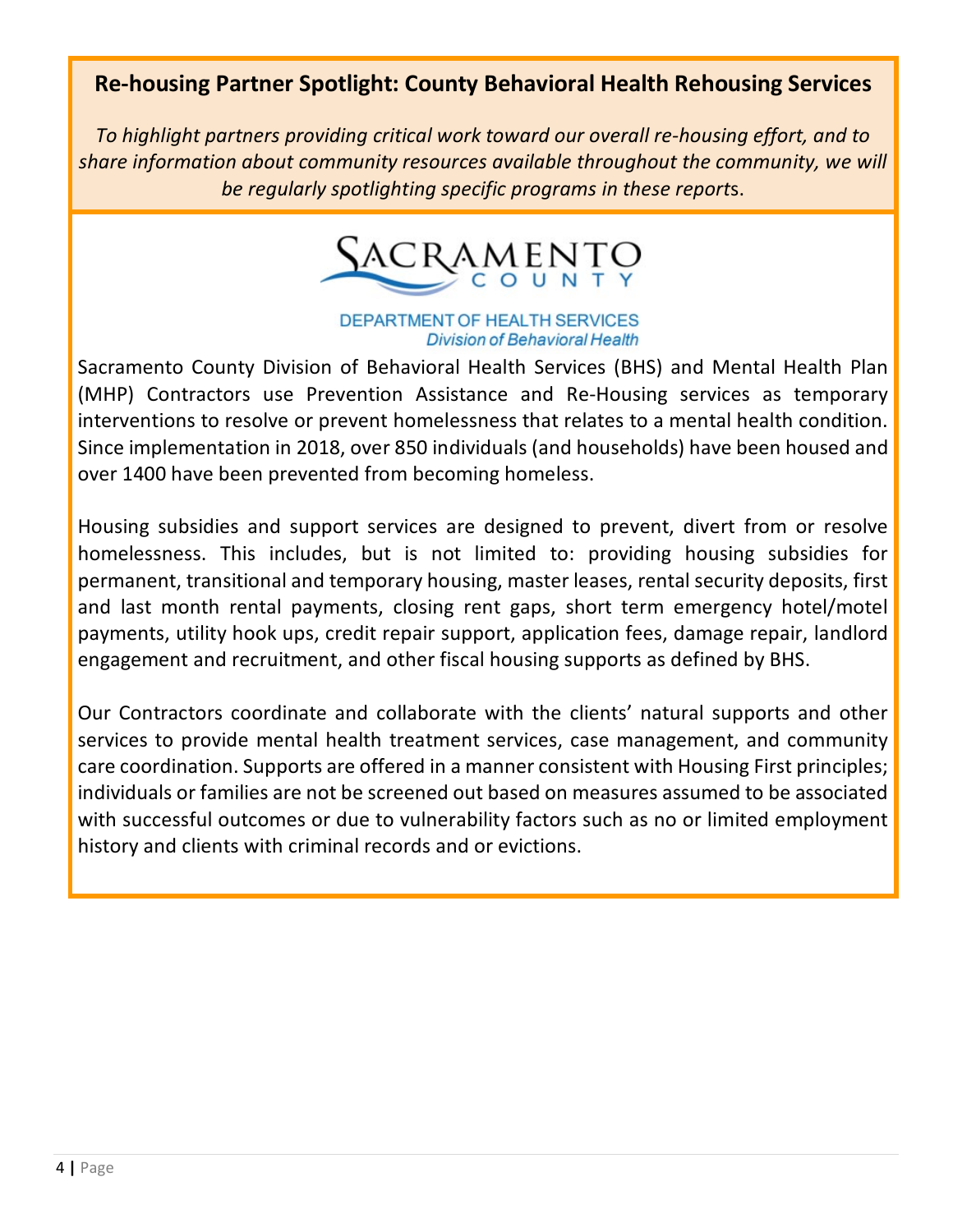|                                                                                                                                                                                                                       | <b>County Mental Health Plan Homeless Services Outpatient Continuum</b>                                                 |                                                                                                                       |                                                                                                                                                                                                               |                                                                                                                                  |  |  |  |
|-----------------------------------------------------------------------------------------------------------------------------------------------------------------------------------------------------------------------|-------------------------------------------------------------------------------------------------------------------------|-----------------------------------------------------------------------------------------------------------------------|---------------------------------------------------------------------------------------------------------------------------------------------------------------------------------------------------------------|----------------------------------------------------------------------------------------------------------------------------------|--|--|--|
| <b>Program Types:</b>                                                                                                                                                                                                 | <b>Low Intensity</b>                                                                                                    | <b>Low to Moderate</b>                                                                                                | <b>Moderate Intensity Provider</b>                                                                                                                                                                            | <b>High Intensity Full Service</b><br><b>Partnerships and Wraparound</b>                                                         |  |  |  |
| <b>Housing Interventions</b>                                                                                                                                                                                          | <b>Wellness and Recovery</b><br><b>Centers: Guest House</b>                                                             | <b>Regional Support Teams</b><br><b>Children's FIT</b>                                                                | <b>TCORE</b><br><b>Children's FIT</b>                                                                                                                                                                         | SOAR, ARISE", ISA, SEWP.<br>Pathways~*, TLCS New Direction^~*,<br><b>Children's Wraparound</b>                                   |  |  |  |
| Prevention: Short-term financial support, which ends<br>when the risk of homelessness is resolved.                                                                                                                    |                                                                                                                         | Independent                                                                                                           | Semi-Supportive                                                                                                                                                                                               |                                                                                                                                  |  |  |  |
| Rapid ReHousing: Short-term financial support up<br>to 12 months. Room and Boards are often used.                                                                                                                     |                                                                                                                         | Semi-Independent                                                                                                      |                                                                                                                                                                                                               | Semi-Supportive                                                                                                                  |  |  |  |
| <b>Permanent Support Housing Non-Chronic: Client</b><br>is literally homeless and linked to a high intensity<br>mental health provider with intensive case<br>management services.                                    |                                                                                                                         |                                                                                                                       | Semi-Supportive                                                                                                                                                                                               |                                                                                                                                  |  |  |  |
| <b>Permanent Supportive Housing Chronic: Client</b><br>has documentation verifying chronic homelessness<br>and is linked to a high intensity mental health provider<br>(FSP) with intensive case management services. |                                                                                                                         |                                                                                                                       |                                                                                                                                                                                                               | Semi-Supportive                                                                                                                  |  |  |  |
|                                                                                                                                                                                                                       | Severe mental illness & functional impairment must be relative to service intensity                                     |                                                                                                                       |                                                                                                                                                                                                               |                                                                                                                                  |  |  |  |
| <b>SACRAMENTO</b><br><b>DEPARTMENT OF HEALTH SERVICES</b><br><b>Division of Behavioral Health</b>                                                                                                                     | Helps people who need brief<br>inerventions to return to<br>previous level of functioning and<br>developnmental status. | Helps people with mental health<br>issues maintain recovery from<br>past episodes of significant<br><i>impairment</i> | Helps people with severe mental<br>illness who need ongoing multi-<br>disciplinary outpatient treatment but<br>do not require intensive or frequent<br>contact. Supports are used with<br>minimal assistance. | Helps people with severe mental illness who<br>need intensive support and treatment but<br>need minimal support in the community |  |  |  |
| Built units requiring chronic homeless<br>-Built units requiring non-chronic homeless<br>*Direct access to HUD chronic vouchers                                                                                       |                                                                                                                         |                                                                                                                       |                                                                                                                                                                                                               |                                                                                                                                  |  |  |  |

# *Isolation/Quarantine*

*As an emergency response to COVID-19, medically supported isolation care centers, and preventative quarantine care centers have been temporarily funded to provide safe places for people experiencing homelessness who are COVID+, symptomatic or otherwise highly vulnerable.*

**Update since last report:** CalExpo trailers, previously scheduled to close at the end of December, will remain open through mid-January to provide a safe place for people experiencing homelessness who are COVID+ to stay and receive medical supervision. The medically supported isolation units that opened in preparation for the trailers' initial closure date remain open, and will continue to be. The referral process remains unchanged.

The total number of rooms available currently and the number of individuals/households served since April 8th through December 18th are as follows: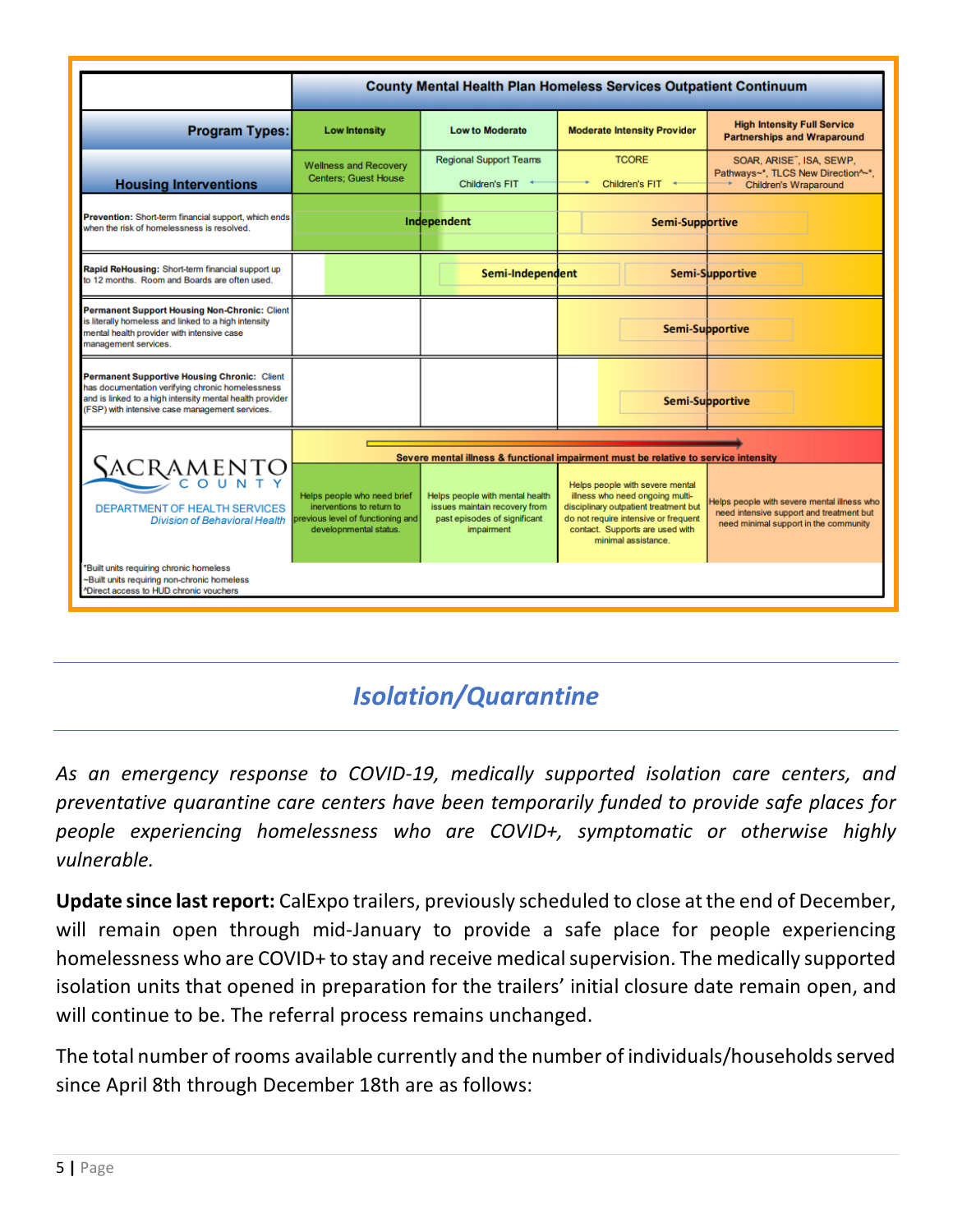Medically Supported Isolation Care Center 15 rooms & 50 trailers\* available Total of 236 individuals/203 HH served thru 12/18 *\*As noted above, the trailers are currently funded through mid-January*



*\*Total unduplicated served since 4/8/20 are: 1,155 individuals/1,143 HH.* 

## *Ensuring Safety and Health for Persons Living Outdoors*

*This strategy is focused around providing coordinated support to people who are unsheltered to remain safely in place per CDC guidance to slow the spread of COVID-19.*

Since efforts began April 8th, County Department of Health Services (DHS) has installed 58 handwashing stations and 52 toilets in 40 locations; water has been regularly delivered to encampments throughout the County. On December 16th, the Board of Supervisors approved the use of DHS funding to continue operations of sanitation stations and water delivery through March 2021.

# *COVID Testing*

*County Public Health in partnership with medical partners are completing robust COVID-19 testing at shelters, encampments and isolation/quarantine care centers with the goal of being able to do widespread testing to ensure the health and safety of people experiencing homelessness. The numbers in the table below are cumulative through Friday, December 4, 2020. We anticipate having updated numbers in our next report.*